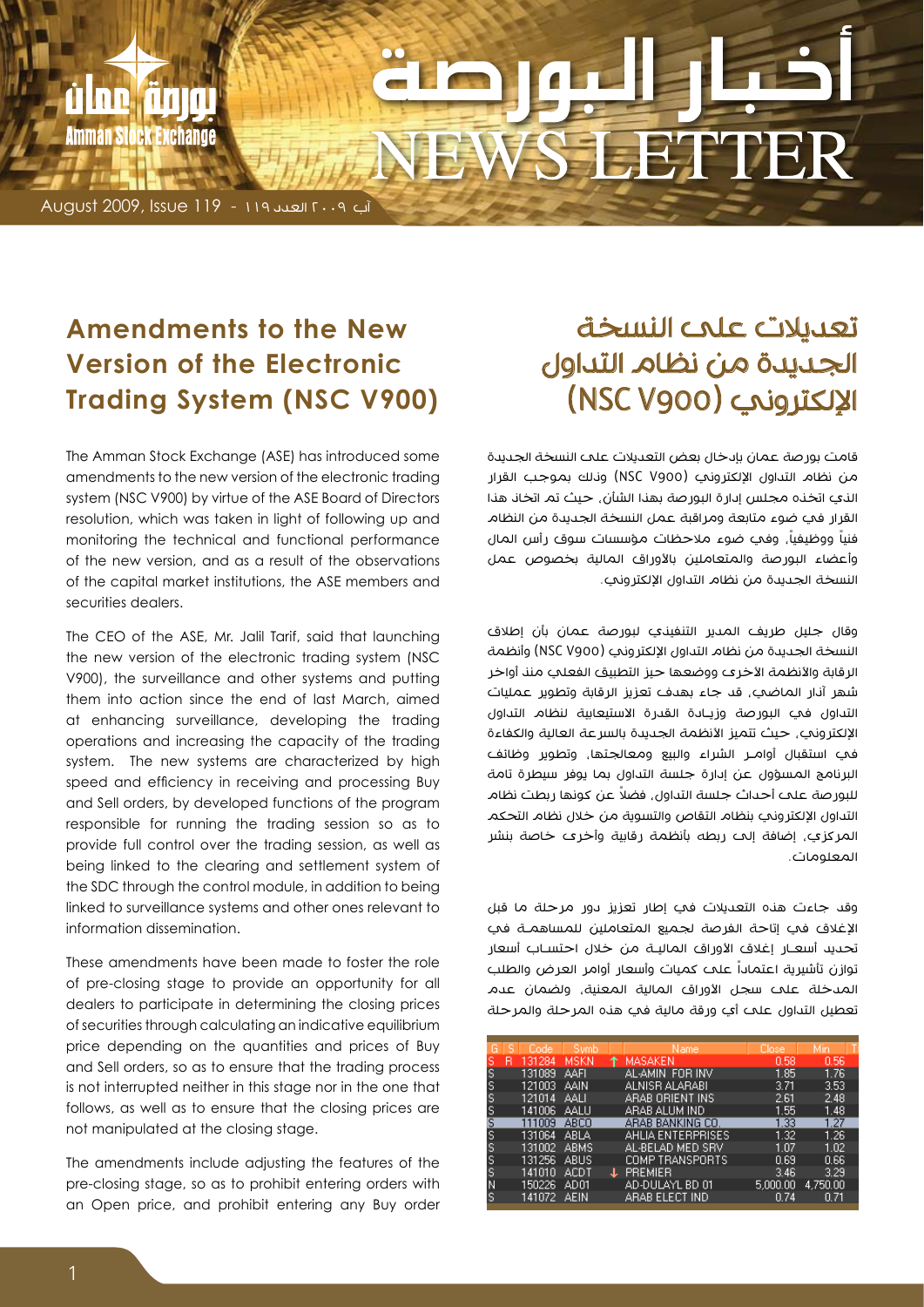التي تليها، فضلاً عن ضمان عدم التأثير علم أسعار إغلاق الأوراق المالية المتداولة عند الإغلاق.

وتتضمن التعديالت التي تم إدخالها على النسخة الجديدة تعديل خصائص مرحلة ما قبل الإغلاق بحيث يتم حظر إدخال الأمر بسعر مفتوح و إدخال أمر شراء علم سعر يزيد عن الحد الأعلم المسموح به للورقة المالية و إدخال أمر بيع على سعر يقل عن الحد الأدنى المسموح به للورقة المالية. كما شمل القرار تعديل أوقات مراحل جلسة التداول بحيث يتم تخفيض مدة مرحلة ما قبل الإغلاق لتصبح (١٠) عشرة دقائق بدلاً من (١٥) خمسة عشر دقيقة، وزيادة مدة مرحلة التداول علم سعر الإغلاق لتصبح (١٥) خمسة عشر دقيقة بدلاً من (١٠) عشرة دقائق.

وممــا يذكر بأن تطبيـــق الأنظمـــة الجديدة المقدمـــة من بورصـــة نيويورك/ يورنكستEuronext NYSE واستخدام التكنولوجيا الحديثة التي أصبحت تطبقها مؤسسات السوق سواء ما يتعلق باألجهزة الخادمة او الشبكات او البرامج قد أسهم في تحقيق ربط مباشر ما بين أنظمة التداول وأنظمة اإليداع و معالجة جميع األسباب التي كانت تؤدي إلى تعليق عقود التداول، بما في ذلك البيع بدون رصيد أو الأخطاء المرتبطة بأرقام العملاء.

#### with a price that exceeds the maximum threshold of the security and any Sell order with a price lower than the minimum threshold of the security. It also includes adjusting the time of the trading session stages by reducing the duration of the pre-closing stage to become (10) minutes instead of (15) minutes, and to increase the duration of the trading at last stage to become (15) minutes instead of (10) minutes.

The implementation of the new systems offered by the New York Stock Exchange/ Euronext (NYS/Euronext) and utilizing the modern technology applied at the Capital Market Institutions in regard to the servers, networks and programs has contributed to achieving a direct link between trading systems and depository systems and addressing all the defects in the old version of the electronic trading system that stood behind the suspension of some trading contracts, including the short selling and the errors related to the clients identification numbers.

## **ASE Holds a Meeting on the Global Financial Crisis and Its Effects on The Arab Stock Exchanges**

بورصة عمان تعقد لقاء حول الأزمة المالية وانعكاساتها على البورصات العربية

> استضافت بورصة عمان الأمين العام التحاد البورصات العربية د. فادي خلف حيث استعرض د. خلف في محاضرة ألقاها خطط وبرامج االتحاد وتطرق إلى دور الأسـواق المالية في االقتصادات الوطنية وانعكاسات الأزمـــة المالية الدولية علمـــ األسواق العربية، كما أكد على أهمية انتساب شركات الوساطة المالية إلى اتحاد البورصات العربية. وق��د حضر اللقاء ممثلون عن مؤسسات سوق ر أس المال الأر دني وشركات الخدمات المالية.

Amman Stock Exchange (ASE) hosted the Secretary General of The Union of Arab Stock Exchanges, Dr. Fadi Khalaf who gave a speech in which he tackled plans and programs of the Union; the role of the financial markets in the national economies and the global financial crisis and its negative effects on the Arab securities markets. He also stressed importance of



the brokerage firms subscribing to The Union of Arab Stock Exchanges. The meeting was attended by a number of representatives from the capital market institutions and financial services firms.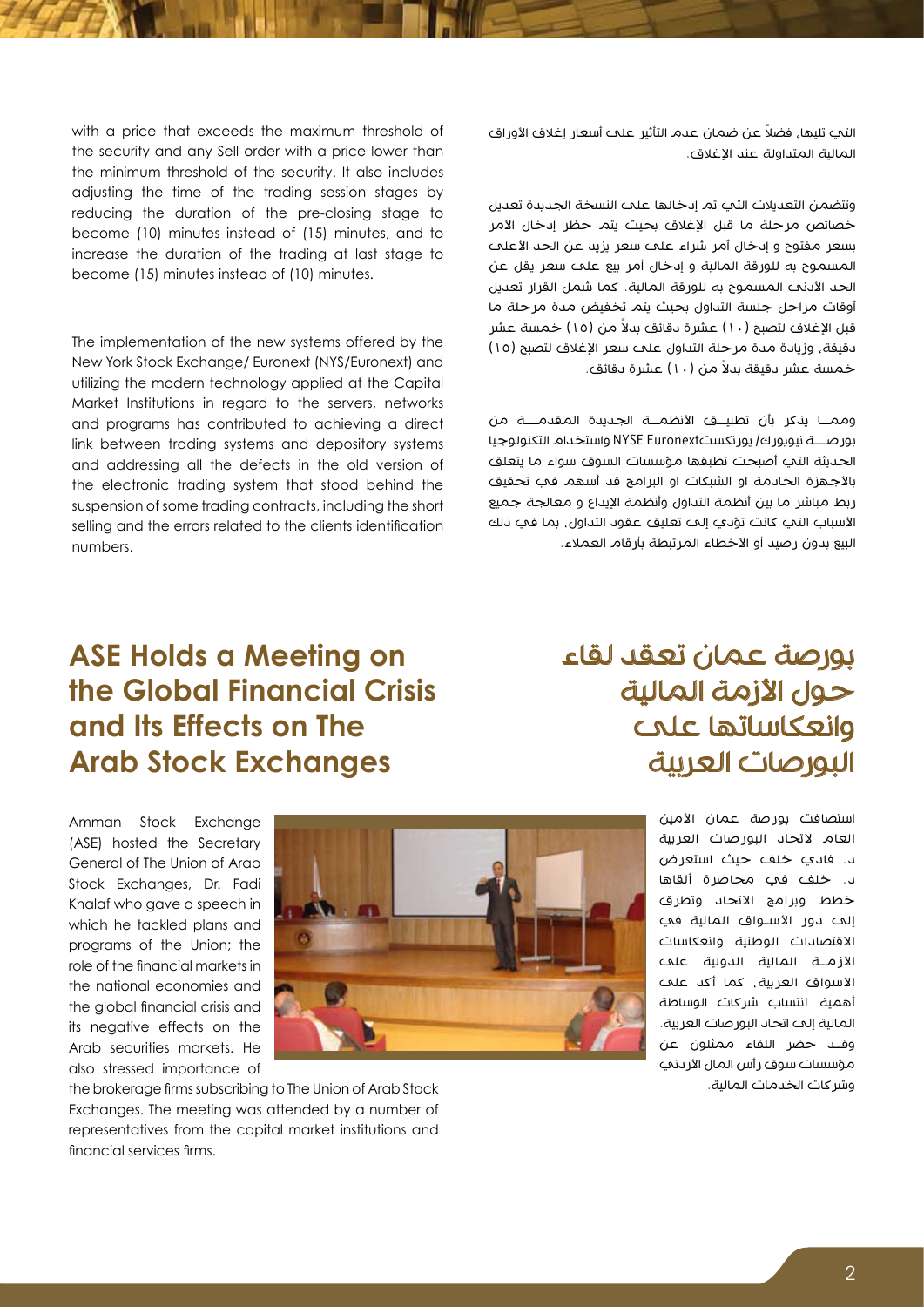## وفد من بورصة ناسداك دبي يزور بورصة عمان

استقبل السيد جليل طريف المدير التنفيذي لبورصة عمان السيد أميت ساهي مدير أول- إدراجات/ قسم تطوير الأعمال من بورصة ناسداك دبي، حيث ألقى السيد ساهي،بحضور عدد من ممثلي مؤسسات سوق رأس المال الأردنب،محاضرة عن طبيعة الأوراق المالية المتداولة في بورصة ناسداك دبي من مشتقات وصناديق استثمار



ومنتجات مالية إسالمية مثل الصكوك اإلسالمية، وذلك بهدف التعريف بالبورصة وتحسين عالقات التعاون بين بورصة عمان وبورصة ناسداك دبي.

Exchange, Mr. Jalil Tarif, received the Senior Manager-Listings/Business Development from NASDAQ Dubai, Mr. Amit Sahi. In the presence of a number of representatives from the Jordanian capital market institutions, Mr. Sahi gave a lecture on the NASDAQ Dubai and its investment tools such as derivatives, investment

The CEO of the Amman Stock

**A** Delegation from

**NASDAQ Dubai Visits ASE** 

funds, and Islamic financial products such as (Islamic sukuk) traded on the NASDAQ Dubai; so as to give a clear picture about NASDAQ Dubai and to enhance cooperation with the ASE.

## **The WFE Working Committee Meeting**

Amman Stock Exchange, represented by the Deputy CEO, Mr. Nader Azar, participated in the World Federation of Exchanges' (WFE) Working Committee meeting, which was held in Istanbul during the period (2-3) July 2009. Several important issues were discussed such as the role of stock exchanges in corporate governance which raises corporate governance standards of listed companies, so as to enhance competition between demutualised exchanges, the WFE comments on regulation of short selling, the policy responses to the financial crisis, and finally the reports of the different task forces of the Federation were discussed.

# اجتماع لجنة عمل االتحاد الدولي للبورصات

شاركت بورصة عمان ممثلة بالسيد نادر عازر نائب المدير التنفيذي في اجتماع لجنة العمل لالتحاد الدولي للبورصات )WFE )والذي عقد بمدينة اسطنبول خلال الفترة ٢-٣ تموز ٢٠٠٩. وقد تم خلال االجتماع مناقشة العديد من القضايا من أهمها دور البورصات في حوكمة الشركات وقدرة تلك البورصات على إلزام الشركات المدرجة بمعايير الحوكمة المؤسسية، وذلك لتعزيز المنافسة بين البورصات التي تم خصخصتها ،كما تم مناقشة أنظمة البيع على المكشوف و التطورات التي شهدتها أسواق المشتقات المالية، وقد تم أيضا التطرق إلى سياسة الاتحاد في تجاوز الأزمة المالية، كما تم مناقشة التقارير المقدمة من قبل فرق العمل الخاصة لالتحاد.

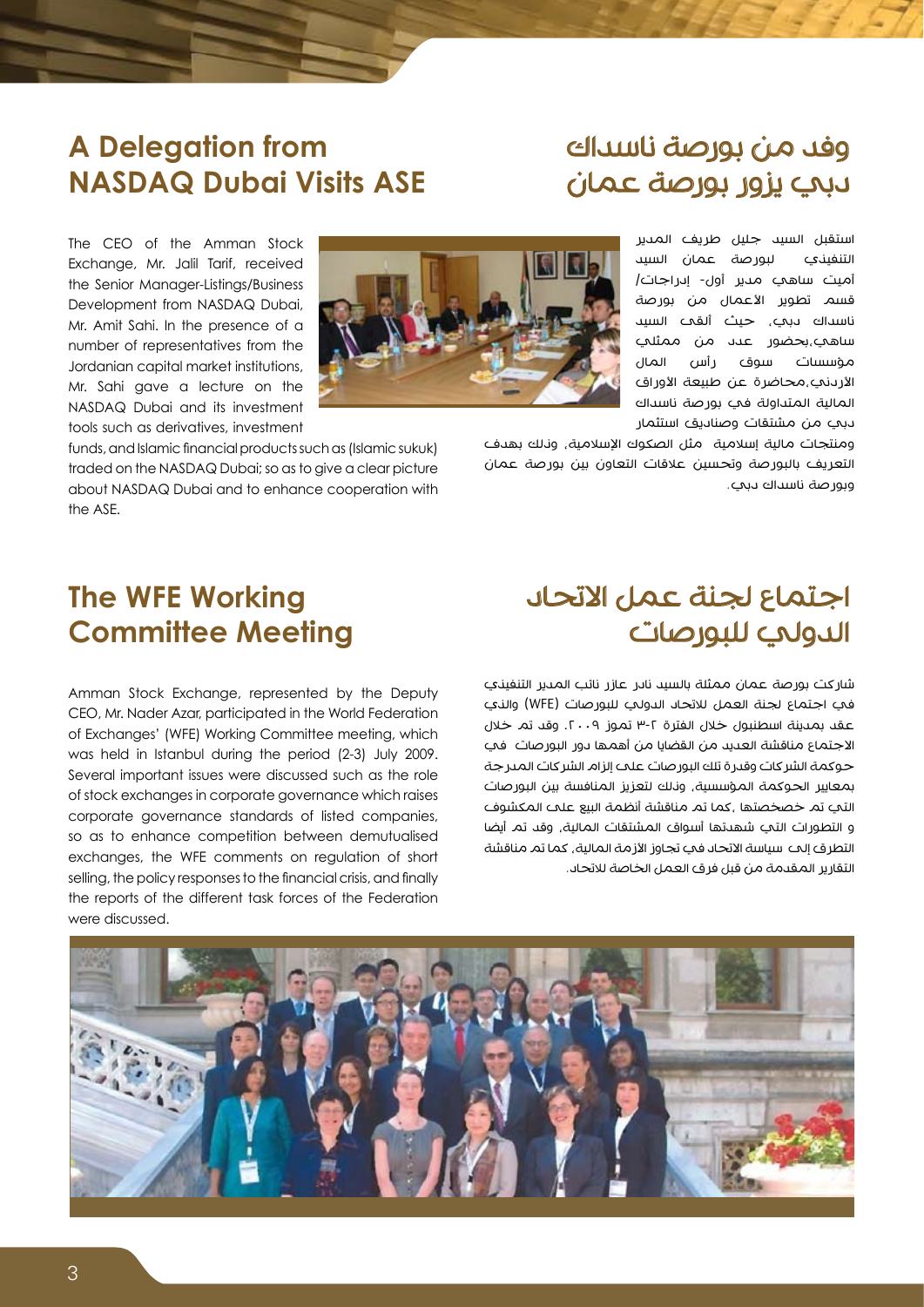# وفد من هيئة الأوراق المالية السورية يزور بورصة عمان

قام وفد من هيئة الأوراق السورية بزيارة إلى مؤسسات سوق رأس المال الأردني، حيث اطلع الوفد علم طبيعة عمل دوائر بورصة عمان و أساسيات االستثمار في البورصة وعن آخر التطورات التقنية والتشريعية التي شهدها سوق رأس المال األردني، كما قام الوفد بزيارة إلى قاعة المستثمرين واطلع على عمل شركات الخدمات المالية.

## **ASE Resolutions**

**A Delegation from** 

**The Syrian Securities** 

**Commission Visits the ASE** 

A delegation from the Syrian Securities Commission visited the Jordan capital market institutions. They were briefed about the operations of the different departments at the ASE and the basic investment principles in the exchange. They also took an idea about the latest legislative and technical developments of the Jordan capital market. They also visited the Investors Gallery and were acauainted about the operations of the financial services firms.

#### **The ASE Board of Directors Decisions:**

- Floating the opening price for International Silica Industrial share, as of July 14,2009.
- Re-activate the operation of Indemaj Financial Services as of July 27, 2009.

#### **CEO** Decisions:

- Re-trade the shares of Jordan Industrial Resources, as of July 1,2009.
- List the (10) million shares capital increase of Jordan Industrial Resources, as of July 1, 2009. The company paid in capital reached (16.625.000) shares.
- List the eleventh issue of Treasury Bills for the year 2009, as of July 5, 2009. The maturity date is  $14/12/2009$  and the total value is JD (50) million.
- List the thirteenth issue of Treasury Bonds for the year 2009, as of July 5, 2009. The maturity date is 20/5/2012. The total value is JD (100) million, and (4.828%) inter-<br>est rate.
- Re-trade the shares of International Cards, as of July 5, 2009
- tional Cards, as of July 5, 2009. The company paid in • List the (500.000) shares capital increase of Internacapital reached (14.723.184) shares
- List the tenth issue of Treasury Bills for the year 2009, as of July 6, 2009. The maturity date is  $11/12/2009$  and the total value is JD (50) million.
- List the (13) million shares capital increase of Jordan

#### قرارات مجلس الإدارة:-

قرارات بورصة عمان

- تعويم السعر الافتتاحي لسهم الشركة الدولية لصناعات السيليكا وذلك اعتباراً من .2009/7/14
- إعادة شركة اندماج للوساطة المالية إلى العمل في البورصة وذلك اعتباراً من .2009/7/27

#### قرارات المدير التنفيذي:

- إعادة التداول بأسهم شركة الموارد الصناعية األردنية في البورصة وذلك اعتباراً من .2009/7/1
- إدراج اسهم الزيادة في راس مال شركة الموارد الصناعية األردنية والبالغة (١٠) مليون سهماً, ليصبح رأس المال المدرج في البور صة .۰۰٫۱۲۲۵ ) سهماً، وناك اعتباراً من ۰۹/۷/۱. ۲۰۰۹/
- إدراج الإصدار الحادي عشر من انونات الخزينة لعام ٢٠٠٩ استحقاق 2009/12/14 والبالغ عددها ) 50.000( سند بقيمة اسمية مقدارها )1000( دينار وقيمة إجمالية تبلغ )50( مليون دينار ، وذلك اعتباراً من ٥/٧/٩/٠٠٦.
- إدراج اإلصدار الثالث عشر من سندات الخزينة لعام 2009 استحقاق 2012/5/20 والبالغ عددها ) 100.000( سند بقيمة اسمية مقدارها )1000( دينار وقيمة إجمالية تبلغ )100( مليون دينار وفائدة )%4.828( وذلك اعتباراً من .2009/7/5
- إعادة التداول بأسهم شركة البطاقات العالمية في البورصة وذلك اعتباراً من .2009/7/5
- ادراج اسهم الزيادة في راس مال شركة البطاقات العالمية والبالغة (٥٠٠,٠٠٠) سهماً , ليصبح رأس المال المدرج في البورصة )14.723.184( وذلك اعتباراً من .2009/7/5
- إدراج اإلصدار العاشر من اذونات الخزينة لعام 2009 استحقاق 2009/12/11 والبالغ عددها ) 50.000( سند بقيمة اسمية مقدارها )1000( دينار وقيمة إجمالية تبلغ )50( مليون دينار ، وذلك اعتباراً من ١/٧/٦. ٢٠٠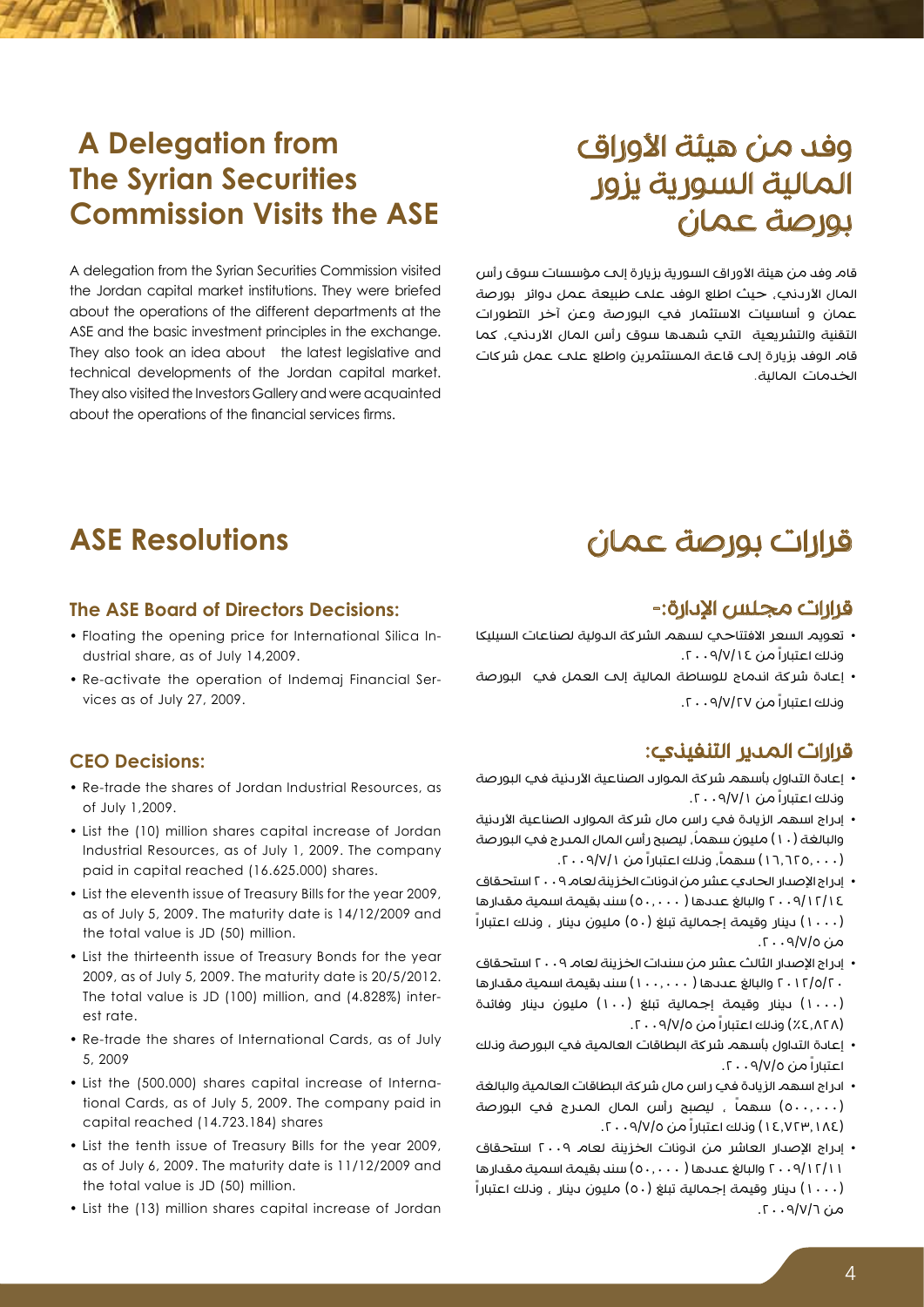- إدراج أسهم الزيادة في رأس مال شركة الكابالت األردنية الحديثة والبالغة (١٣) مليون سهماً، ليصبح رأس المال المدرج في البور صة (٤٠) مليون سهماً ونلك اعتباراً من ٩/٧/٧ . ٢٠.
- ادراج أسهم الزيادة في رأس مال شركة التجمعات للمشاريع السياحية والبالغة (١٥,١٧٠,٨٥٩) سهماً، ليصبح رأس المال المــــرج في البورصة (٥٥,١٧٠,٨٥٩) سهماً ونـلك اعتباراً من  $T.9/V/V$
- إيقاف التداول بأسهم شركة الدباغة الأردنية في البورصة ونلك اعتباراً من .2009/7/8
- تغيير اسم شركة مجموعة اوفتك لالستثمار إلى شركة مجموعة أوفتك القابضة وذلك اعتباراً من .2009/7/9
- إيقاف التداول بأسهم الشركة الصناعية التجارية الزراعية / اإلنتاج ، في البورصة وذلك اعتباراً من .2009/7/9
- إدراج أسهم الزيادة في رأس مال شركة الفارس الوطنية للاستثمار والتصدير والبالغة (٤,٣١٠,٣٤٥) سهماً، ليصبح رأس المال المدرج في البورصة (٣٣,٣١٠,٣٤٥) سهماً وناك اعتباراً  $\alpha$ من ١٦/٧/١٢ . ٦.
- إيقاف التداول بأسهم شركة بنك المال الأردني في البورصة وذلك اعتباراً من .2009/7/12
- إعادة التداول بأسهم شركة الواحة للتأمين في البورصة وذلك اعتباراً من .2009/7/13
- تغيير اسم شركة الواحة للتأمين إلى الشركة الأردنية الإماراتية للتأمين وذلك اعتباراً من .2009/7/13
- تعليق التداول بأسهم شركة البركة للتكافل في البورصة وذلك اعتباراً من .2009/7/13
- إعادة التداول بأسهم شركة بنك المال األردني في البورصة وذلك اعتباراً من .2009/7/19
- تعليق التداول بأسهم الشركة األردنية المركزية في البورصة وذلك اعتباراً من .2009/7/20
- إدراج الإصدار الخامس عشر من سندات الخزينة لعام ٢٠٠٩ استحقاق ٢٠١٢/٦/٢٥ والبالغ عددها ( ٥٠,٠٠٠) سند بقيمة اسمية مقدارها (١٠٠٠) دينار وقيمة إجمالية تبلغ (٥٠) مليون دينار وفائدة )%5.037( وذلك اعتباراً من .2009/7/21
- إدراج اإلصدار السادس عشر من سندات الخزينة لعام 2009 استحقاق 2012/7/2 والبالغ عددها ) 50.000( سند بقيمة اسمية مقدارها (١٠٠٠) دينار وقيمة إجمالية تبلغ (٥٠) مليون دينار وفائدة )%5.263( وذلك اعتباراً من .2009/7/21
- إدراج اإلصدار الثاني عشر من اذونات الخزينة لعام 2009 استحقاق 2009/12/17 والبالغ عددها ) 100.000( سند بقيمة اسمية مقدارها (١٠٠٠) دينار وقيمة إجمالية تبلغ (١٠٠) مليون دينار ، وذلك اعتباراً من .2009/7/21
- إدراج اإلصدار الثالث عشر من اذونات الخزينة لعام 2009 استحقاق 2009/12/21 والبالغ عددها ) 100.000( سند بقيمة اسمية مقدارها (١٠٠٠) دينار وقيمة إجمالية تبلغ (١٠٠) مليون دينار ، وذلك اعتباراً من .2009/7/21
- إعادة التداول بأسهم الشركة الصناعية التجارية الزراعية / اإلنتاج في البورصة وذلك اعتباراً من.2009/7/22
- إدراج اسهم الزيادة في راس مال الشركة الصناعية التجارية الزراعية | الإنتاج والبالغة (٥) سهماً, ليصبح رأس المال المدرج في البور صة (١٠) مليون سهماً وناك اعتبارا من ٢٠٠٩/٧/٢٢.
- إيقاف التداول بأسهم شركة شيركو لألوراق المالية في البورصة وذلك اعتباراً من .2009/7/22
- إيقاف التداول بأسهم شركة آفاق للطاقة في البورصة وذلك اعتباراً من .2009/7/22

New Cable, as of July 7,2009. The company paid in capital reached (40) million shares.

- Tajamouat For Touristic Projects, as of July 7, 2009. • List the (15.170.859) shares capital increase of AL-The company paid in capital reached (55.170.859) .shares
- Suspend the trading of Jordan Tanning as of July 8, 2009.
- Change the name of Offtec Investments Group Co. PLC to Offtec Holding Group, as of July 9, 2009.
- Suspend the trading of The Industrial Commercial & Agricultural. as of July 9, 2009.
- List the (4.310.345) shares capital increase of AL-Faris National Company For Investment & Export, as of July 12,2009. The company paid in capital reached (33.310.345) shares.
- Suspend the Trading of the Capital Bank of Jordan, as of July 12, 2009.
- Re-trade the shares of Oasis Insurance, as of July 13, 2009
- ates Insurance Company P.S.C, as of July 13, 2009 • Change the name of Oasis Insurance to Jordan Emir-
- Suspend the Trading of Al-Barakah Takaful Co. as of July 13, 2009.
- Re-trade the shares of Capital Bank of Jordan, as of July 19, 2009.
- Suspend the Trading of Jordan Central. As of July 20, 2009.
- List the fifteenth issue of Treasury Bonds for the year 2009, as of July 21, 2009. The maturity date is 25/6/2012. The total value is JD (50) million, and  $(5.037%)$  interest rate.
- List the sixteenth issue of Treasury Bonds for the year 2009, as of July 21, 2009. The maturity date is 2/7/2012. The total value is JD (50) million, and (5.263%) inter-<br>est rate.
- List the twelfth issue of Treasury Bills for the year 2009. as of July 21, 2009. The maturity date is  $17/12/2009$ and the total value is JD (100) million.
- List the thirteenth issues of Treasury Bills for the year 2009, as of July 21, 2009. The maturity date is  $21/12/2009$  and the total value is JD (100) million.
- Re-trade the shares of The Industrial Commercial & Agricultural, as of July 22, 2009.
- dustrial Commercial & Agricultural, as of July 22, • List the (5) million shares capital increase of The In-2009. The company paid in capital reached (10) mil-<br>lion shares.
- Suspend the trading of Shareco Brokerage, as of July 2009.
- Suspend the trading of Afaq For Energy, as of July 2009.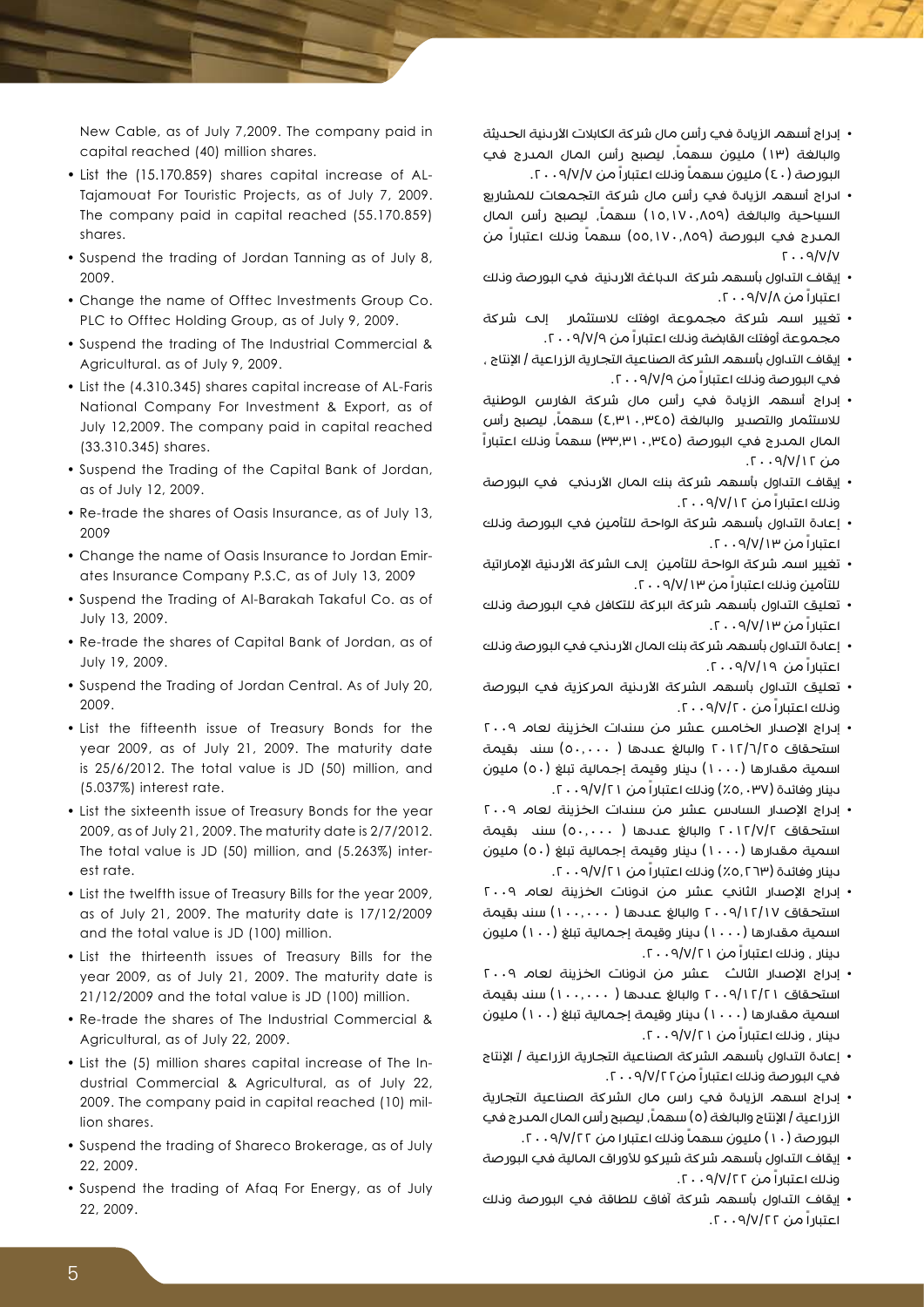# أداء بورصة عمان

#### **ASE Performance**

ASE performance revealed a decline during July 2009, as the ASE price index weighted by free-float shares closed at  $(2618.8)$  points, a  $(5.1%)$  decrease in comparison with the end of 2008. This came as a result of the decrease in financial sector index by  $(11.1\%)$ , and the services sector by  $(2\%)$ , but the industry sector index increased by  $(5.5\%)$ . The index weighted by market capitalization closed at  $(5723.8)$  points at the end of July, a  $(8.3\%)$  decrease in comparison with the end of 2008. The trading volume until July 2009 reached JD (6.6) billion compared to JD  $(15.1)$  billion in the same period of the last year, a  $(56.4\%)$ decrease. The number of traded shares decreased to  $(3.7)$  billion shares in comparison with  $(3.9)$  billion shares at the same period of last year, a  $(4.6%)$  decrease. The number of executed contracts decreased to (1.922) million contracts, a decrease of (1.8%) in comparison with the same period of last year. Market capitalization of listed companies decreased by JD (1.8) billion reaching JD (23.571) billion, a (7.2%) decrease against the end of year 2008, constituting (165.8%) of the GDP.

أظهرت مؤشرات الأداء في بورصة عمان تراجعاً خلال شهر تموز من عام ٢٠٠٩. حيث أغلق الرقم القياسي المرجح للأسهم الحرة عند (٢٦١٨,٨) نقطة وبانخفاض نسبته (٥,١٪) مقارنة مع مستواه في نهاية العام ٢٠٠٨، وقد جاء ذلك نتيجة لانخفاض الرقم القياسي لأسعار أسهم القطاع المالي بنسبة (١١.١/٪), وقطاع الخدمات بنسبة (٢٪), بينما ارتفع لقطاع الصناعة بنسبة )%5.5( ، كما أغلق الرقم القياسي المرجح بالقيمة السوقية عند )5723.8( نقطة بانخفاض نسبته )%8.3( مقارنة مع مستواه في نهاية العام ٢٠٠٨. و بلغ حجم التداول لغاية شهر تموز ٢٠٠٩ حوالب (٦,٦) مليار دينار مقارنة مع (١٥,١) مليار دينار لنفس الفترة من العام الماضي وبانخفاض نسبته (٦,٤٥٦.٤). وبالنسبة لعدد الأسهم المتداولة فقد انخفض ليصل إلى (٣٫٧) مليار سهم مقارنة مع (٣,٩) مليار سهم للعام الماضي وبانخفاض نسبته (٤,٦٪). كما انخفضت عدد العقود المنفذة ليصل إلى )1.922( مليون عقد، بانخفاض نسبته (٢٧,٨٪) لنفس الفترة من العام الماضي. وبالنسبة للقيمة السوقية لألسهم المدرجة في بورصة عمان فقد انخفضت بمقدار (١,٨) مليار دينار لتصل إلى (٢٣,٥٧١) مليار دينار وبانخفاض نسبته (٧,٢٪) مقارنة مع نهاية عام ٢٠٠٨ لتشكل مـا نسبتــه (١٦٥,٨٪) من الناتج المحلي الإجمالي.

#### **ASE Performance Indicators**

# مؤشرات أداء بورصة عمان

|                              | %<br>Change | حزبران<br>June | تموز<br>July |                                     |
|------------------------------|-------------|----------------|--------------|-------------------------------------|
| Trading Value (JD m)         | (42.8)      | 962.2          | 550.4        | حجم التداول (مليون دينار)           |
| Avg. Daily Trading Value (m) | (24)        | 32.9           | 25           | المعدل اليوميى لحجم التداول (مليون) |
| No. of Traded Shares (m)     | (25.4)      | 492.8          | 367.8        | عىد الأسهم (مليون)                  |
| No. of Contracts (thousand)  | (26)        | 282.8          | 209.2        | عىد العقود (بالألف)                 |
| Market Capitalization (JD m) | (3.1)       | 24334          | 23571        | القيمة السوقية (مليون دينار)        |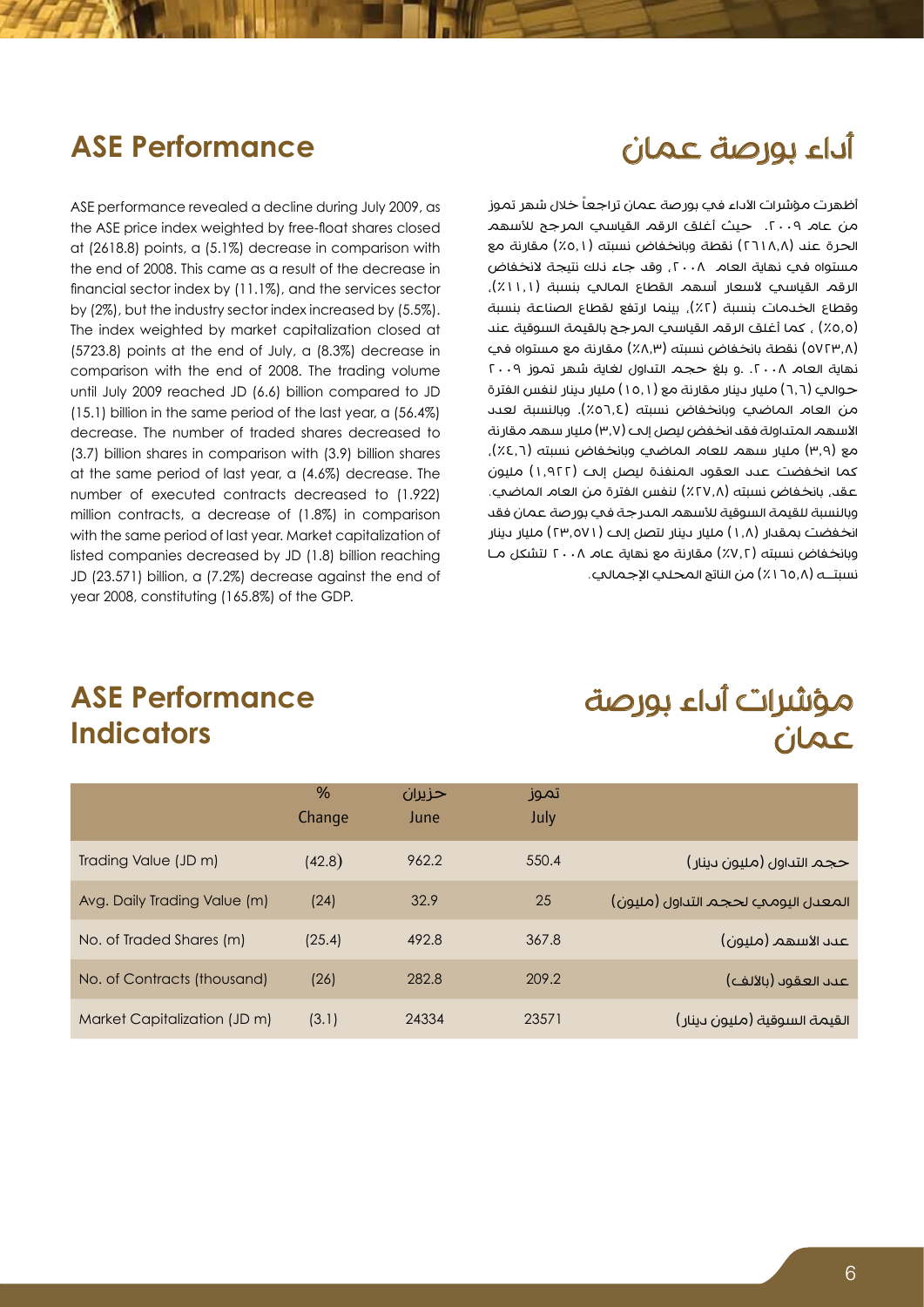# الاستثمـار الأجنبي

## **Foreign Investment**

- The value of shares purchased by Non-Jordanians in July equaled JD (94.7) million, (81.3%) of which were purchased by Arabs.
- The value of shares sold by Non-Jordanians was JD  $(121.3)$  million,  $(84.3\%)$  of which were sold by Arabs.
- During this month, net Non-Jordanian investments showed a negative balance of JD(26.7) million.
- By the end of July, shares owned by non-Jordanians represented (48.8%) of ASE capitalization, (33.4%) of which are owned by Arab investors and (15.4%) by Non-Arabs.
- بلغت قيمة الأسهم المشتراة من قبل غير الأردنيين خلال شهر تموز (٩٤.٧) مليون دينار، منها (٨١.٣) لمستثمرين عرب.
- بلغت قيمة الأسهم المباعة من قبل غير الأردنيين (١٢١.٣) مليون دينار، منها )%84.3( تم بيعها من قبل مستثمرين عرب.
- بلغ صافي استثمار غير الأردنيين خلال هذا الشهر (٢٦,٧) مليون دينار بالسالب .
- شكلت الأسهم المملوكة من قبل غير الأردنيين (٤٨٫٨٪) من القيمة السوقية للبورصة في نهاية تموز، منـها )%33.4( لمستثمرين عرب، و(١٥,٤٪) لغير العرب.

#### الشركات العشر الأكثر ارتفاعاً فيه أسعار أسهمها **TOP TEN PERFORMERS**

| <b>COMPANY'S NAME</b>                                             | $(%)^{\ast}$ | الإغلاق<br>Closing | اســــــــم الشــــركـــــة                                     |
|-------------------------------------------------------------------|--------------|--------------------|-----------------------------------------------------------------|
| AL-QARIA FOOD & VEGETABLE OIL INDUSTRIES                          | 56.4         | 1.72               | القرية للصناعات الغذائية والزيوت النباتية                       |
| <b>JORDAN CENTRAL</b>                                             | 36.6         | 3.36               | الأرىنية المركزية                                               |
| <b>JORDAN CLOTHING</b>                                            | 31.3         | 1.47               | الألبسة الأردنية                                                |
| THE INDUSTRIAL COMMERCIAL & AGRICULTURAL                          | 30.7         | 0.98               | الصناعية التجارية الزراعية   الإنتاج                            |
| AL JAMIL FOR INVESTMENTS                                          | 26.1         | 5.70               | الجميل للاستثمارات العامة                                       |
| INT'L ARABIAN DEVELOPMENT & INVESTMENT TRADING                    | 22.1         | 0.94               | الإنماء العربية للتجارة والاستثمارات العالمية                   |
| <b>JORDAN EMIRATES INSURANCE *</b>                                | 21.7         | 2.02               | الأرىنية الإماراتية للتأمين *                                   |
| MIDDLE EAST PHARMA, & CHMICAL IND, & MEDICAL<br><b>APPLIANCES</b> | 21.5         | 2.83               | الشرق الأوسط للصناعات الدوائية والكيماوية<br>والمستلزمات الطبية |
| SPECIALIZED JORDANIAN INVESTMENT                                  | 20.8         | 4.06               | الأردنية للاستثمارات المتخصصة                                   |
| <b>AL-EQBAL INVESTMENT</b>                                        | 17.1         | 3.08               | الإقبال للاستثمار                                               |

\*تم احتساب التغير بناء على سعر االفتتاح

\*The change was calculated based on the opening price